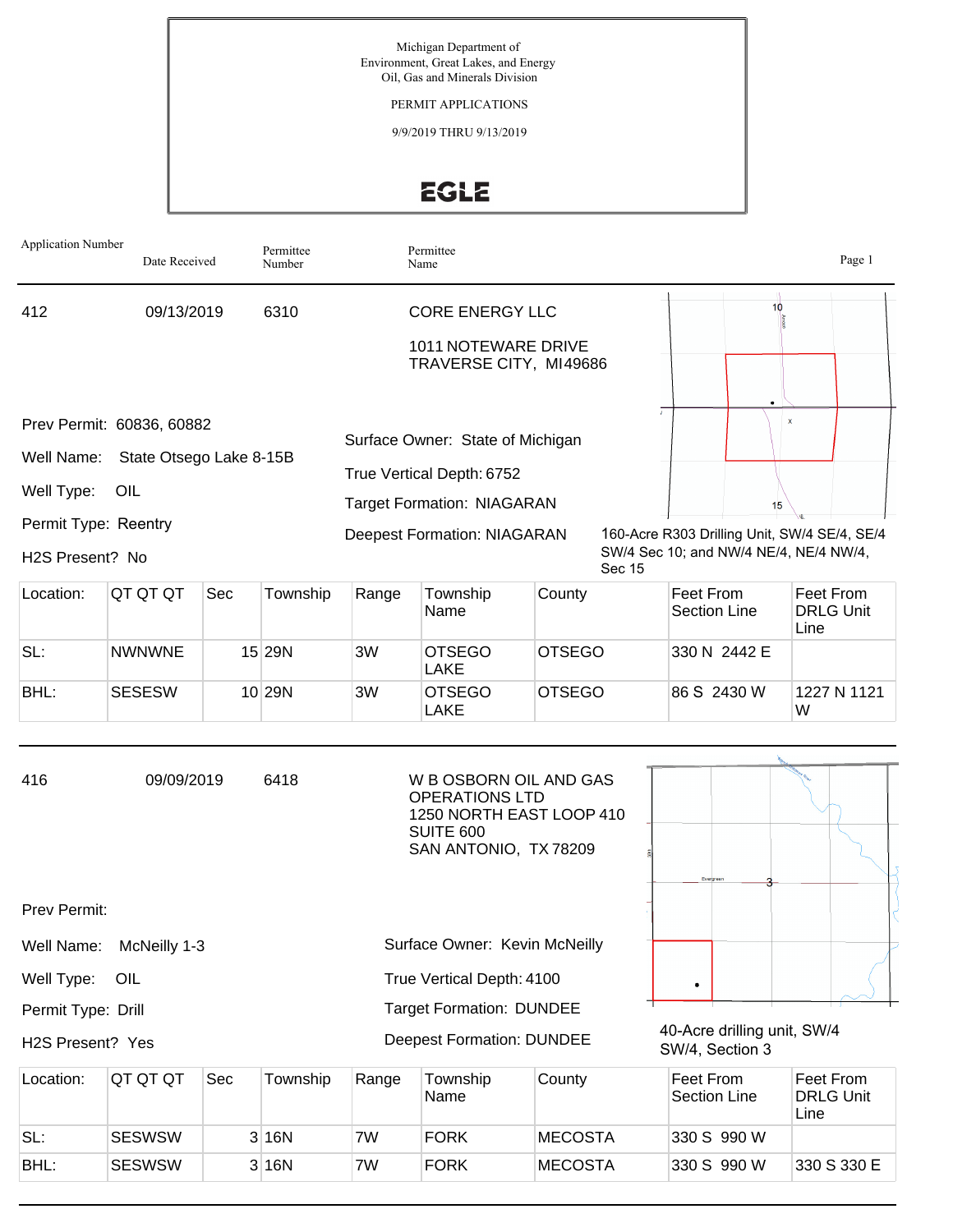|                              |                                 |                     | Michigan Department of<br>Environment, Great Lakes, and Energy<br>Oil, Gas and Minerals Division<br>PERMIT LIST<br>9/9/2019 THRU 9/13/2019<br><b>EGLE</b> |                                                                                                             |  |
|------------------------------|---------------------------------|---------------------|-----------------------------------------------------------------------------------------------------------------------------------------------------------|-------------------------------------------------------------------------------------------------------------|--|
| Permit Number                | <b>Issue Date</b>               | Permittee<br>Number | Permittee<br>Name                                                                                                                                         | Page 1                                                                                                      |  |
| 61447                        | 9/12/2019                       | 5320                | <b>SAVOY ENERGY LP</b><br>920 HASTINGS STREET, SUITE A<br>PO BOX 1560<br>TRAVERSE CITY, MI49685-1560                                                      |                                                                                                             |  |
|                              | API Well No: 21-025-62015-00-00 |                     |                                                                                                                                                           |                                                                                                             |  |
| <b>Prev Permit:</b>          |                                 |                     |                                                                                                                                                           | 24                                                                                                          |  |
| Well Name:                   | RENSHAW 1-24                    |                     | Surface Owner: Renshaw, Steven D.                                                                                                                         |                                                                                                             |  |
| Well Type:                   | Oil Well                        |                     | True Vertical Depth: 4000FT                                                                                                                               |                                                                                                             |  |
| Permit Type: Drill           |                                 |                     | Target Formation: TRENTON-BLACK RIVER                                                                                                                     |                                                                                                             |  |
| H <sub>2</sub> S Present? No |                                 |                     | Deepest Formation: PRAIRIE DU CHIEN                                                                                                                       | 40-Acre drilling unit, E/2 NE/4<br>$C(M/I)$ $M/I$ $N(M/I)$ $C\sqsubset I$ $A$ $C_{\sim}$ $C_{\sim}$ $D$ $A$ |  |

Location: QT QT QT Sec Township Range Township Name County Feet From Section Line Feet From DRLG Unit Line SL: SENESW 24 4S 8W ATHENS CALHOUN 1647 S 2587 W BHL: SENESW 24 4S 8W ATHENS CALHOUN 1647 S 2587 W 331 S 600 W

SW/4, W/2 NW/4 SE/4 Section 24

| 61448                        | 9/12/2019                         | 4934 | FEDERATED OIL AND GAS<br>PROPERTIES INC.<br>12719 S WEST BAY SHORE DR #5<br><b>PO BOX 946</b><br>TRAVERSE CITY, MI49684 |  | X |                                                               |                        |  |
|------------------------------|-----------------------------------|------|-------------------------------------------------------------------------------------------------------------------------|--|---|---------------------------------------------------------------|------------------------|--|
|                              | API Well No: 21-045-39357-04-00   |      |                                                                                                                         |  |   |                                                               |                        |  |
| 52712                        | Prev Permit: 39357, 39415, 52628, |      |                                                                                                                         |  |   | 35                                                            | Mils and Pritchard Dra |  |
|                              | Well Name: WHITING 1-35D HD-1     |      | Surface Owner: RICHARD AND VILMA<br><b>WHITING</b>                                                                      |  |   |                                                               |                        |  |
| Well Type:                   | Oil Well                          |      | True Vertical Depth: 3796FT                                                                                             |  |   | <b>Five Point</b>                                             | Sidwell and M          |  |
| Permit Type: Deepen          |                                   |      | <b>Target Formation: NIAGARAN BROWN</b>                                                                                 |  |   |                                                               |                        |  |
| H <sub>2</sub> S Present? No |                                   |      | Deepest Formation: NIAGARAN BROWN                                                                                       |  |   | 160-Acre R303 drilling unit,<br>E/2 NW/4, W/2 NE/4 Section 35 |                        |  |

| Location: | ∣QT QT QT     | <b>Sec</b> | Township | Range | Township<br>Name | County       | Feet From<br>Section Line | Feet From<br>DRLG Unit<br>Line |
|-----------|---------------|------------|----------|-------|------------------|--------------|---------------------------|--------------------------------|
| SL:       | <b>NWNENW</b> |            | $35$ 2N  | 4W    | <b>EATON</b>     | <b>EATON</b> | 602 N 1505 W              |                                |
| BHL:      | <b>SENWNE</b> |            | $35$ 2N  | 4W    | <b>EATON</b>     | <b>EATON</b> | 985 N 1810 E              | 1985 N 480 E                   |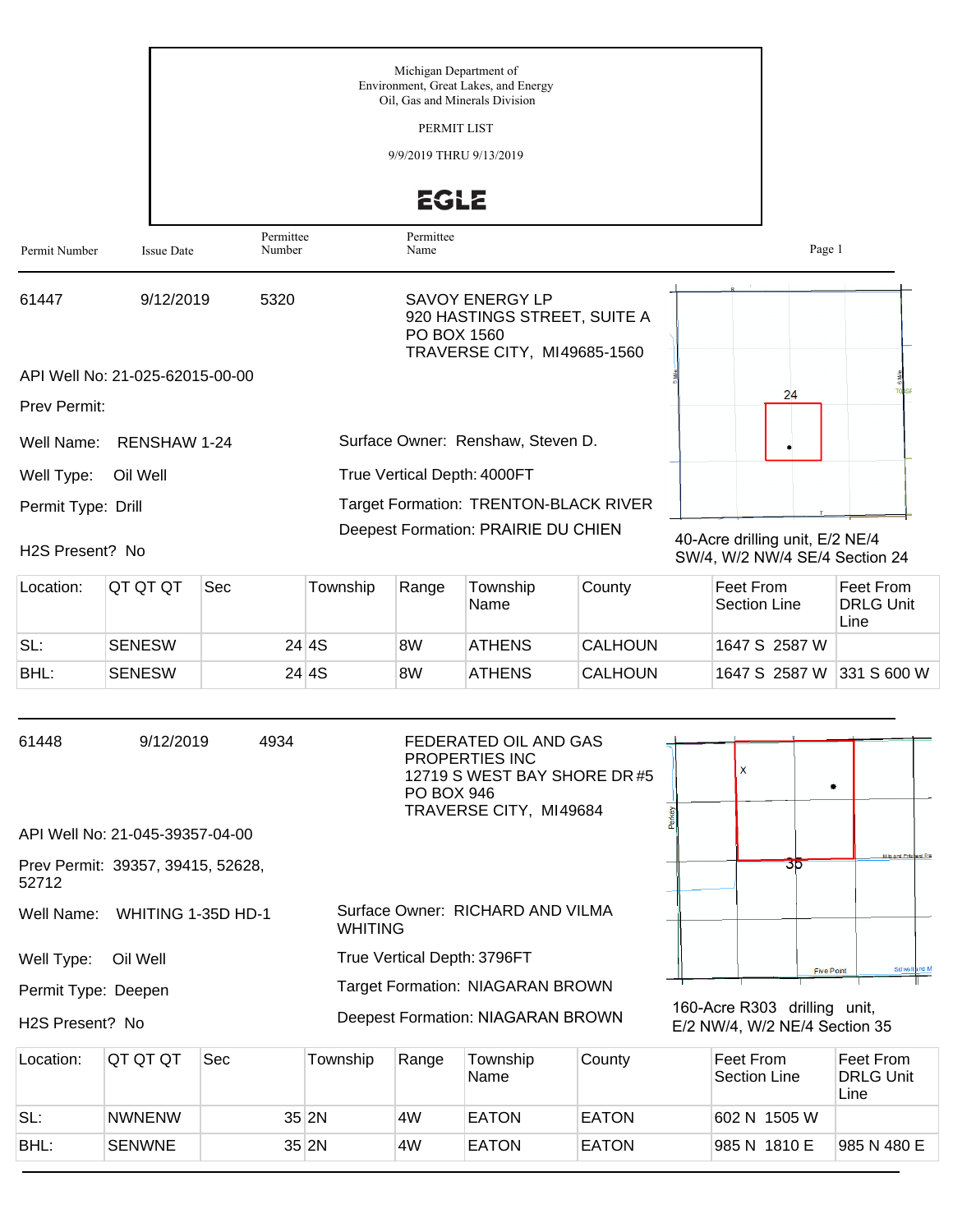Environment, Great Lakes, and Energy

Oil, Gas and Minerals Division

Updated Permits

9/9/2019 THRU 9/13/2019

### EGLE

Permit Number Permittee Number Permittee<br>Name Name Page 1

#### **PLUGGING INSTRUCTIONS ISSUED:**

| 9193 |  |
|------|--|
|      |  |

491 CONSUMERS ENERGY CO 1945 W PARNALL RD JACKSON, MI 49201

API Well Number: 21-035-09193-00-00

Well Name: M G S C 600

Plug Inst. Issue Date: 7/22/2019

| Location | <b>OT OT OT</b> | Sec | l'I'ownship        | Range | Township Name      | County        | <b>Feet From Section</b><br>Line | <b>Feet From DRLG</b><br>Unit |
|----------|-----------------|-----|--------------------|-------|--------------------|---------------|----------------------------------|-------------------------------|
| ISL:     | <b>CNSW</b>     |     | 29 <sub>20</sub> N | 6W    | <b>WINTERFIELD</b> | <b>ICLARE</b> | 1320 S 1320 W                    | 1320 N 1320 E                 |

Comment: App to P&A Expires on 7/22/20

9321 491

CONSUMERS ENERGY CO

1945 W PARNALL RD JACKSON, MI 49201

API Well Number: 21-035-09321-00-00

Well Name: M G S C 791

Plug Inst. Issue Date: 7/22/2019

| Location | <b>OT OT OT</b> | l Sec | Township | Range | Township Name      | $\mathcal{L}$ ounty | Feet From Section<br>Line | <b>Feet From DRLG</b><br>Unit |
|----------|-----------------|-------|----------|-------|--------------------|---------------------|---------------------------|-------------------------------|
| ISL:     | <b>CNSE</b>     |       | 16 20 N  | 5W    | <b>SUMMERFIELD</b> | CLARE<br>$\cap$ T   | 1320 S 1320 W             | 1320 N 1320 E                 |

Comment: App to P&A Expires on 7/22/20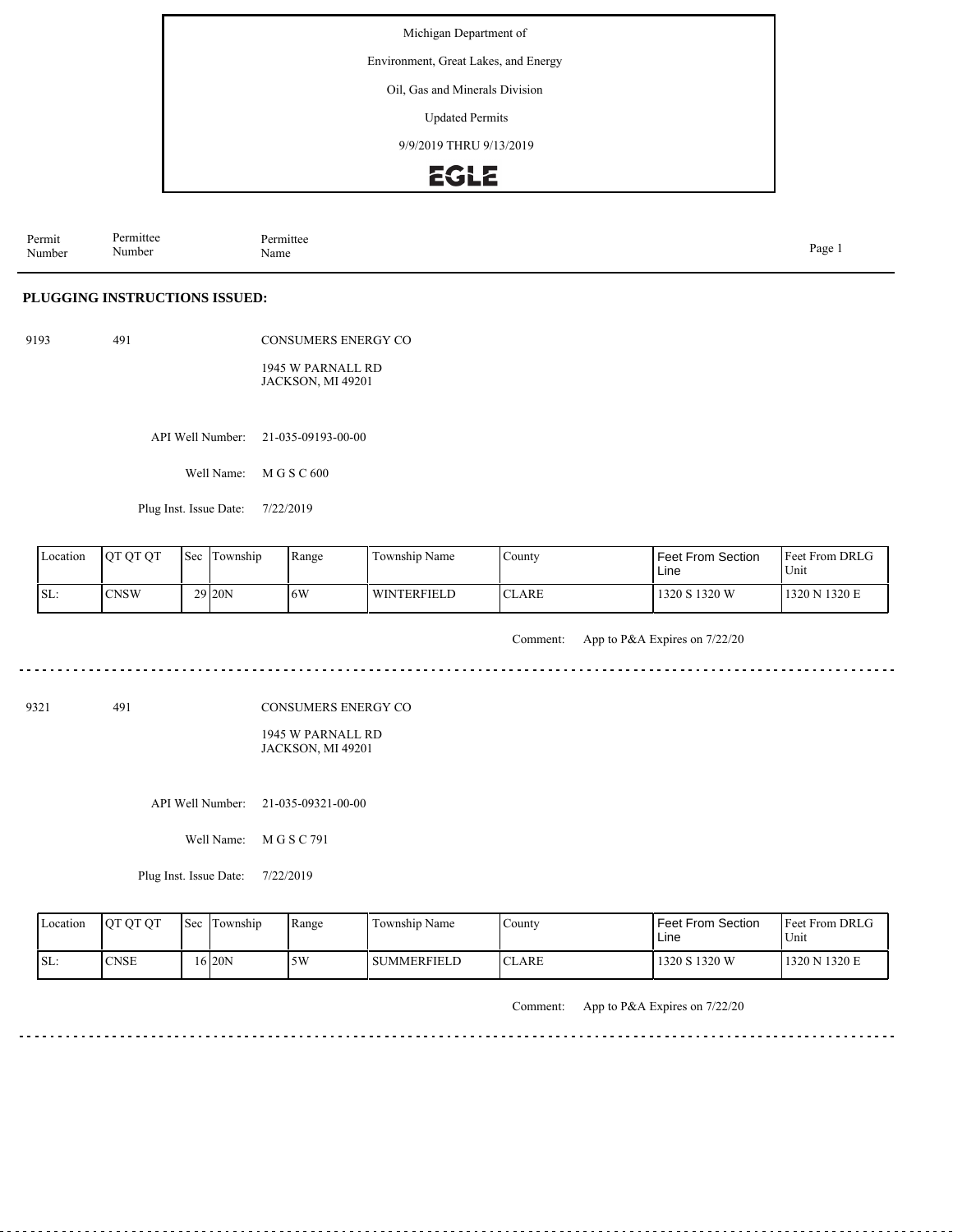Environment, Great Lakes, and Energy

#### Oil, Gas and Minerals Division

Updated Permits

9/9/2019 THRU 9/13/2019

### **EGLE**

| Permit<br>Number | Permittee<br>Number    | Permittee<br>Page 2<br>Name                                                                   |  |  |  |
|------------------|------------------------|-----------------------------------------------------------------------------------------------|--|--|--|
| 32117            | 7772                   | <b>LAMBDA ENERGY RESOURCES LLC</b><br>12012 Wickchester<br>Suite 300<br>Houston, TX 77055 USA |  |  |  |
|                  |                        | API Well Number: 21-079-32117-00-00                                                           |  |  |  |
|                  | Well Name:             | STATE BLUE LAKE "G" 1-20                                                                      |  |  |  |
|                  | Plug Inst. Issue Date: | 9/11/2019                                                                                     |  |  |  |

Feet From DRLG Unit 800 S 1250 E 550 N 1250 E Feet From Section Line County KALKASKA Location QT QT QT Sec Township Range Township Name SL: NWSENW Sec Township 20 28N 5W BLUE LAKE

<u>. . . . . . . .</u>

Comment: App to P&A Expires on 7/1/20

<u>. . . . . . . . . .</u>

<u>. . . . . . . . . . . . . . . . . . .</u>

32316 7772

LAMBDA ENERGY RESOURCES LLC 12012 Wickchester Suite 300 Houston, TX 77055 USA

API Well Number: 21-079-32316-01-00

Well Name: STATE BLUE LAKE "G" 4-17 HD1

Plug Inst. Issue Date: 9/11/2019

| Location | <b>OT OT OT</b> | <b>Sec</b> Township | Range | Township Name | County           | Feet From Section<br>Line | <b>IFeet From DRLG</b><br>Unit |
|----------|-----------------|---------------------|-------|---------------|------------------|---------------------------|--------------------------------|
| ISL:     | <b>ISESWSW</b>  | 7 28N               | 5W    | l BLUE LAKE   | <b>KALKASKA</b>  | 600 S 856 W               |                                |
| IBHL:    | <b>ISWSWSW</b>  | 7 28N               | 5W    | I BLUE LAKE-  | <b>IKALKASKA</b> | 54 S 539 W                | 1300 N 539 W                   |

Comment: App to P&A Expires on 7/1/20

True Vertical Depth: 7028

. . . . . . . . .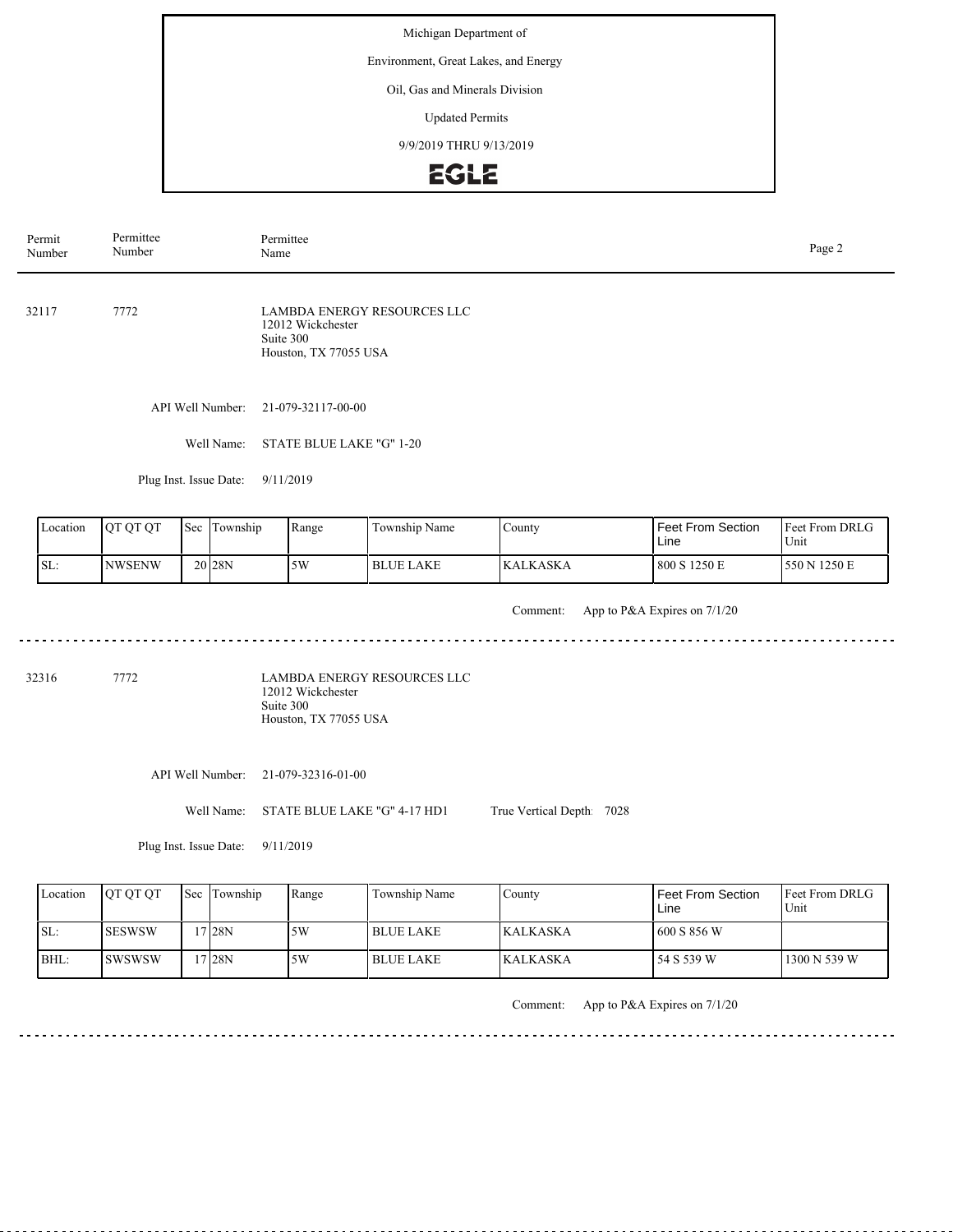Environment, Great Lakes, and Energy

### Oil, Gas and Minerals Division

Updated Permits

9/9/2019 THRU 9/13/2019

# EGLE

| Permit<br>Number | Permittee<br>Number    | Permittee<br>Page 3<br>Name                                                                   |                           |  |  |  |  |
|------------------|------------------------|-----------------------------------------------------------------------------------------------|---------------------------|--|--|--|--|
| 48477            | 7772                   | <b>LAMBDA ENERGY RESOURCES LLC</b><br>12012 Wickchester<br>Suite 300<br>Houston, TX 77055 USA |                           |  |  |  |  |
|                  | API Well Number:       | 21-079-47761-02-00                                                                            |                           |  |  |  |  |
|                  | Well Name:             | <b>STATE FREDERIC 2-7</b>                                                                     | True Vertical Depth: 7175 |  |  |  |  |
|                  | Plug Inst. Issue Date: | 9/11/2019                                                                                     |                           |  |  |  |  |
|                  |                        |                                                                                               |                           |  |  |  |  |

| Location | <b>OT OT OT</b> | <b>Sec</b> | Township | Range | Township Name | County          | Feet From Section<br>Line | <b>IFeet From DRLG</b><br>Unit |
|----------|-----------------|------------|----------|-------|---------------|-----------------|---------------------------|--------------------------------|
| ISL:     | <b>INWNENE</b>  |            | $3$ 28N  | 5W    | l BLUE LAKE   | <b>KALKASKA</b> | 460 N 849 E               |                                |
| BHL:     | <b>NESWSE</b>   |            | 7128N    | 4W    | I FREDERIC    | <b>CRAWFORD</b> | l 819 S 890 W             | 1819 S 431 E                   |

Comment: App to P&A Expires on 7/1/20

<u>. . . . . .</u>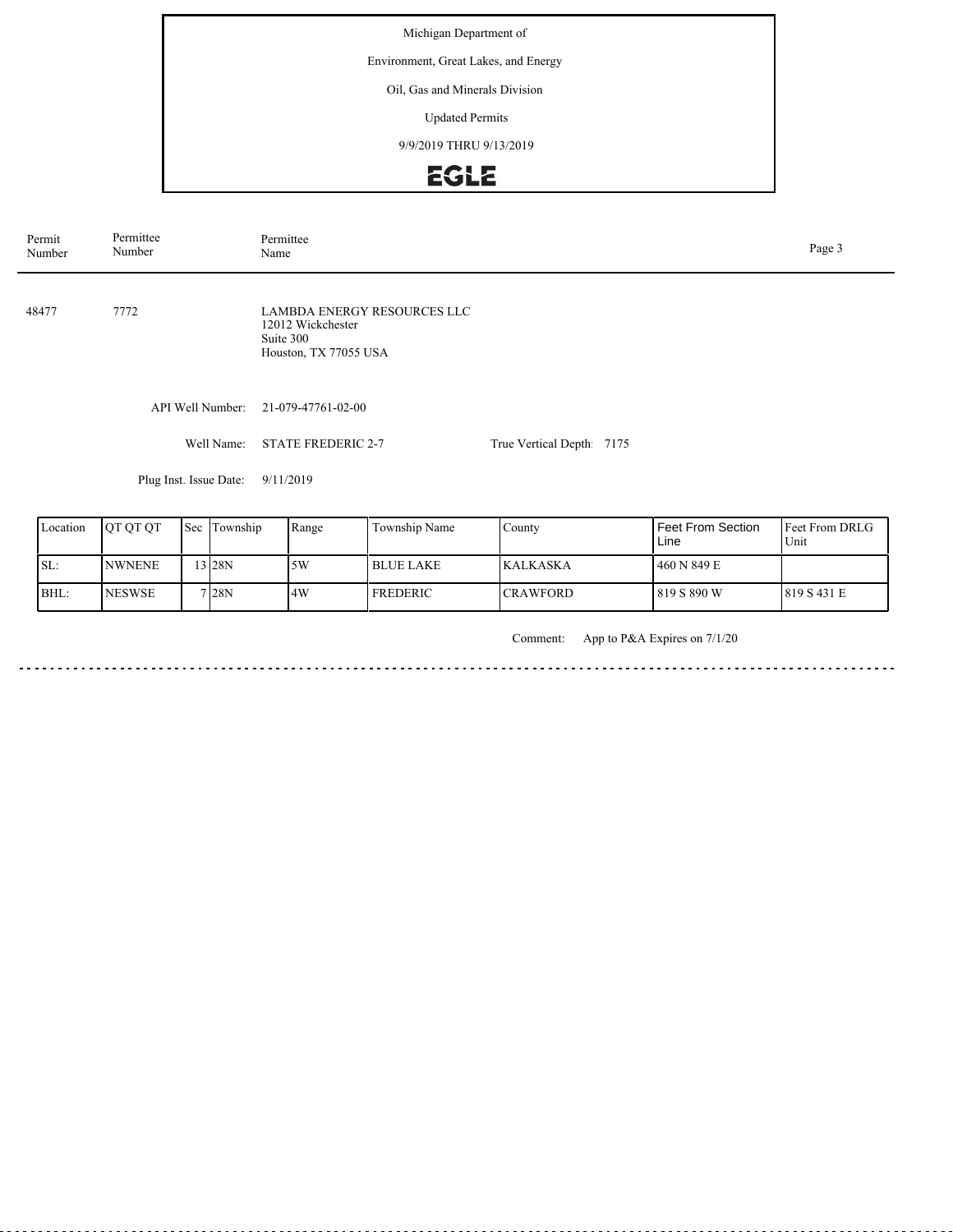Environment, Great Lakes, and Energy

Oil, Gas and Minerals Division

Updated Permits

9/9/2019 THRU 9/13/2019

### **EGLE**

Permit Number Permittee Number Permittee<br>Name Name Page 4

#### **RECORD OF WELL PLUGGING:**

| 59948 | 5320 | <b>SAVOY ENERGY LP</b>       |
|-------|------|------------------------------|
|       |      | 920 HASTINGS STREET. SUITE A |
|       |      | PO BOX 1560                  |
|       |      | TRAVERSE CITY, MI49685-1560  |

API Well Number: 21-059-59948-00-00

Well Name: FREEDOM FARM 1-6

Plugging Date: 7/25/2019

| Location | <b>IOT OT OT</b> | <b>Sec Township</b> | Range | Township Name    | County           | Feet From Section<br>Line | <b>Feet From DRLG</b><br>Unit |
|----------|------------------|---------------------|-------|------------------|------------------|---------------------------|-------------------------------|
| ISL:     | <b>ISENESW</b>   | 617S                | 1W    | <b>PITTSFORD</b> | <b>HILLSDALE</b> | 1487 S 1805 W             |                               |
| BHL:     | <b>INESESW</b>   | 6 <sub>17</sub> S   | 1W    | l pittsford      | <b>HILLSDALE</b> | 1976 S 1826 W             | 352 N 359 E                   |

59999 5320

SAVOY ENERGY LP 920 HASTINGS STREET, SUITE A PO BOX 1560 TRAVERSE CITY, MI49685-1560

API Well Number: 21-059-59999-01-00

Well Name: FREEDOM FARM 2-6 HD1

True Vertical Depth: 3918

True Vertical Depth: 4031

Plugging Date: 7/30/2019

| Location | <b>IOT OT OT</b> | 'Sec | Township | Range | Township Name    | County           | <b>Feet From Section</b><br>Line | <b>IFeet From DRLG</b><br>Unit |
|----------|------------------|------|----------|-------|------------------|------------------|----------------------------------|--------------------------------|
| SL:      | <b>SENESW</b>    |      | 617S     | 1W    | <b>PITTSFORD</b> | <b>HILLSDALE</b> | 1708 S 1854 W                    |                                |
| BHL:     | <b>INWNESW</b>   |      | 617S     | 1W    | <b>PITTSFORD</b> | <b>HILLSDALE</b> | 12319 S 1517 W                   | 337 N 655 W                    |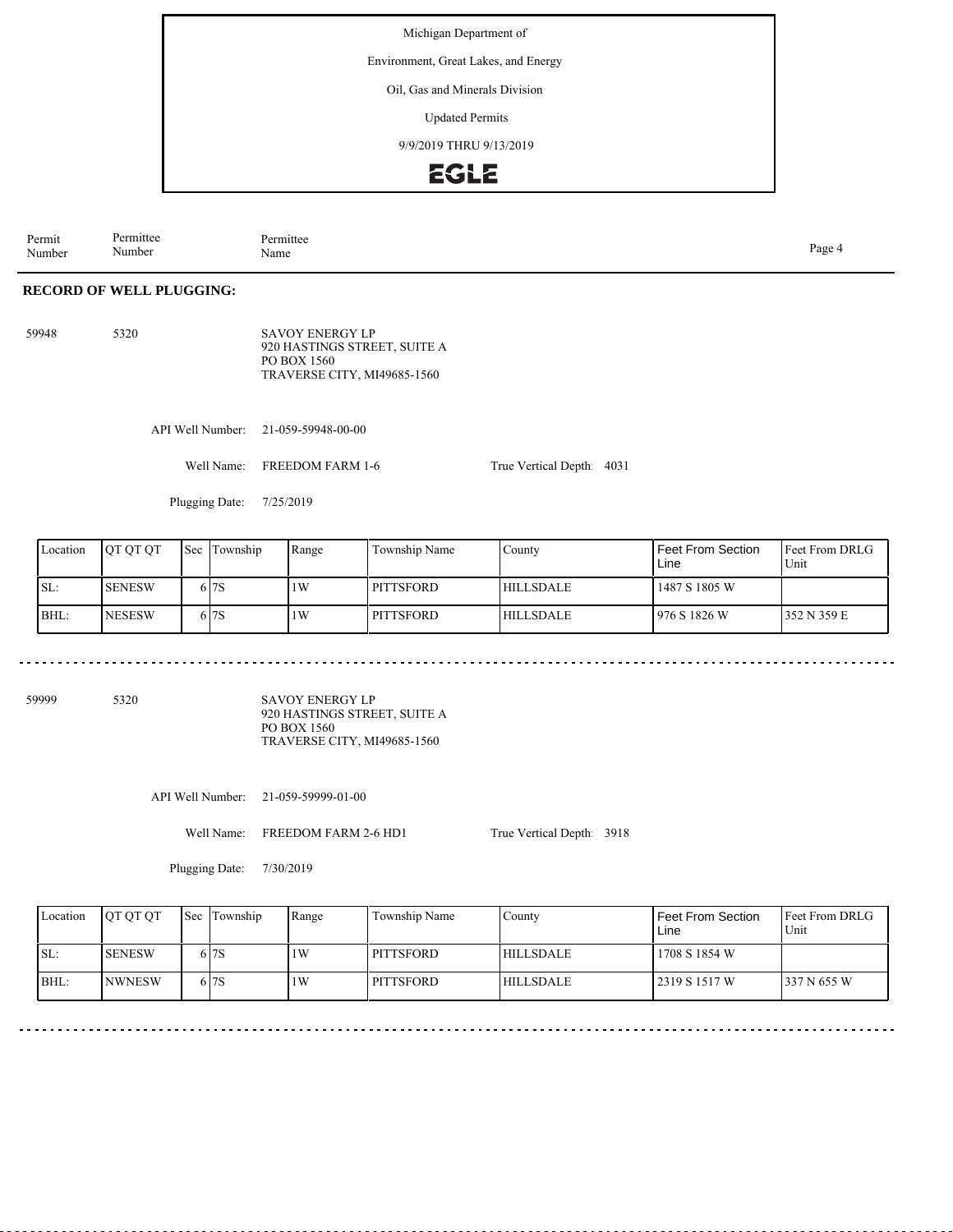Environment, Great Lakes, and Energy

Oil, Gas and Minerals Division

Updated Permits

9/9/2019 THRU 9/13/2019

### **EGLE**

| Permit<br>Number | Permittee<br>Number | Permittee<br>Page 5<br>Name                                                        |  |  |  |  |
|------------------|---------------------|------------------------------------------------------------------------------------|--|--|--|--|
| 61128            | 104                 | WEST BAY EXPLORATION COMPANY<br>13685 S WEST BAYSHORE DR<br>TRAVERSE CITY, MI49684 |  |  |  |  |
|                  | API Well Number:    | 21-065-61128-00-00                                                                 |  |  |  |  |
|                  | Well Name:          | <b>OESTERLE 1-16</b>                                                               |  |  |  |  |
|                  | Plugging Date:      | 12/28/2018                                                                         |  |  |  |  |
|                  |                     |                                                                                    |  |  |  |  |

| Location | <b>OT OT OT</b> | 'Sec | Township | Range | Township Name | County        | Feet From Section<br>Line | <b>Feet From DRLG</b><br>Unit |
|----------|-----------------|------|----------|-------|---------------|---------------|---------------------------|-------------------------------|
| SL:      | <b>SESESW</b>   |      | 16 IN    | 1W    | <b>LESLIE</b> | <b>INGHAM</b> | 1600 S 2310 W             | 600 S 334 E                   |

60321 5280

JORDAN DEVELOPMENT COMPANY LLC 1503 GARFIELD RD NORTH TRAVERSE CITY, MI49696

API Well Number: 21-075-60269-01-00

Well Name: WOODARD 13-1 HD1

Plugging Date: 8/14/2019

<u>. . . . . . . . .</u>

| Location | <b>IOT OT OT</b> | <b>Sec Township</b> | Range | Township Name | County          | Feet From Section<br>Line | <b>Feet From DRLG</b><br>Unit |
|----------|------------------|---------------------|-------|---------------|-----------------|---------------------------|-------------------------------|
| ISL:     | <b>INWSWSW</b>   | l IIS               | 1W    | <b>RIVES</b>  | <b>IJACKSON</b> | 990 S 331 W               |                               |
| BHL:     | <b>NESWNE</b>    | 12 I 1 S            | 1W    | <b>RIVES</b>  | LJACKSON        | 1533 N 1959 E             | 1453 S 635 E                  |

True Vertical Depth: 5140

 $\sim$   $\sim$ 

. . . . . . .

. . . . . . . . . . . . . . . . . . .

---------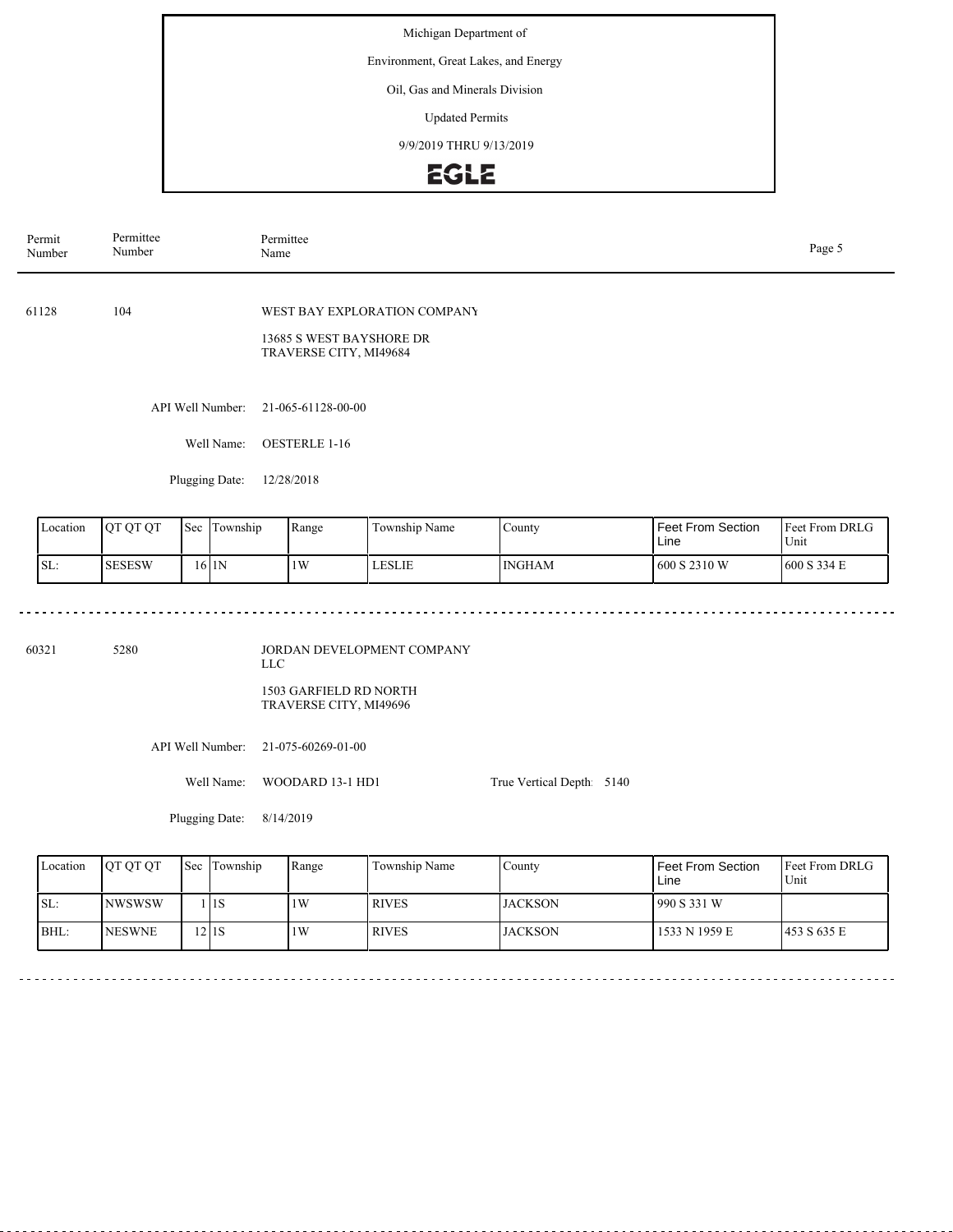Environment, Great Lakes, and Energy

#### Oil, Gas and Minerals Division

Updated Permits

9/9/2019 THRU 9/13/2019

## **EGLE**

| Permit<br>Number | Permittee<br>Number | Permittee<br>Page 6<br>Name                                                            |  |  |  |  |  |
|------------------|---------------------|----------------------------------------------------------------------------------------|--|--|--|--|--|
| 42926            | 40                  | MUSKEGON DEVELOPMENT<br><b>COMPANY</b><br>1425 S MISSION RD<br>MOUNT PLEASANT, MI48858 |  |  |  |  |  |
|                  |                     | API Well Number: 21-137-42926-00-00                                                    |  |  |  |  |  |
|                  | Well Name:          | LAKE HORICON CORPORATION<br>15 SWD                                                     |  |  |  |  |  |
|                  | Plugging Date:      | 6/10/2019                                                                              |  |  |  |  |  |

| Location | <b>OT OT OT</b> | Sec | Township<br>. . | Range | Township Name | County        | <b>Feet From Section</b><br>Line | <b>Feet From DRLG</b><br>Unit |
|----------|-----------------|-----|-----------------|-------|---------------|---------------|----------------------------------|-------------------------------|
| ISL:     | <b>SESWSE</b>   |     | 5129N           | 4W    | <b>HAYES</b>  | <b>OTSEGO</b> | 453 S 1160 W                     |                               |

 $- - - -$ 

42934 40

 $\frac{1}{2} \left( \frac{1}{2} \right) \left( \frac{1}{2} \right) \left( \frac{1}{2} \right) \left( \frac{1}{2} \right)$ 

MUSKEGON DEVELOPMENT COMPANY 1425 S MISSION RD MOUNT PLEASANT, MI 48858

API Well Number: 21-137-42934-00-00

Well Name: LAKE HORICON CORPORATION D3-15 True Vertical Depth: 1581

Plugging Date: 10/24/2018

| Location | <b>OT OT OT</b> | <b>Sec Township</b> | Range | Township Name | County         | Feet From Section<br>Line | <b>Feet From DRLG</b><br>Unit |
|----------|-----------------|---------------------|-------|---------------|----------------|---------------------------|-------------------------------|
| SL:      | <b>ISESWSE</b>  | 5 29N               | 4W    | <b>HAYES</b>  | <b>IOTSEGO</b> | 503 S 1060 W              |                               |
| $BHL$ :  | <b>ISESWSE</b>  | 5 29N               | 4W    | <b>HAYES</b>  | <b>LOTSEGO</b> | 1407 S 841 W              | 1407 S 471 E                  |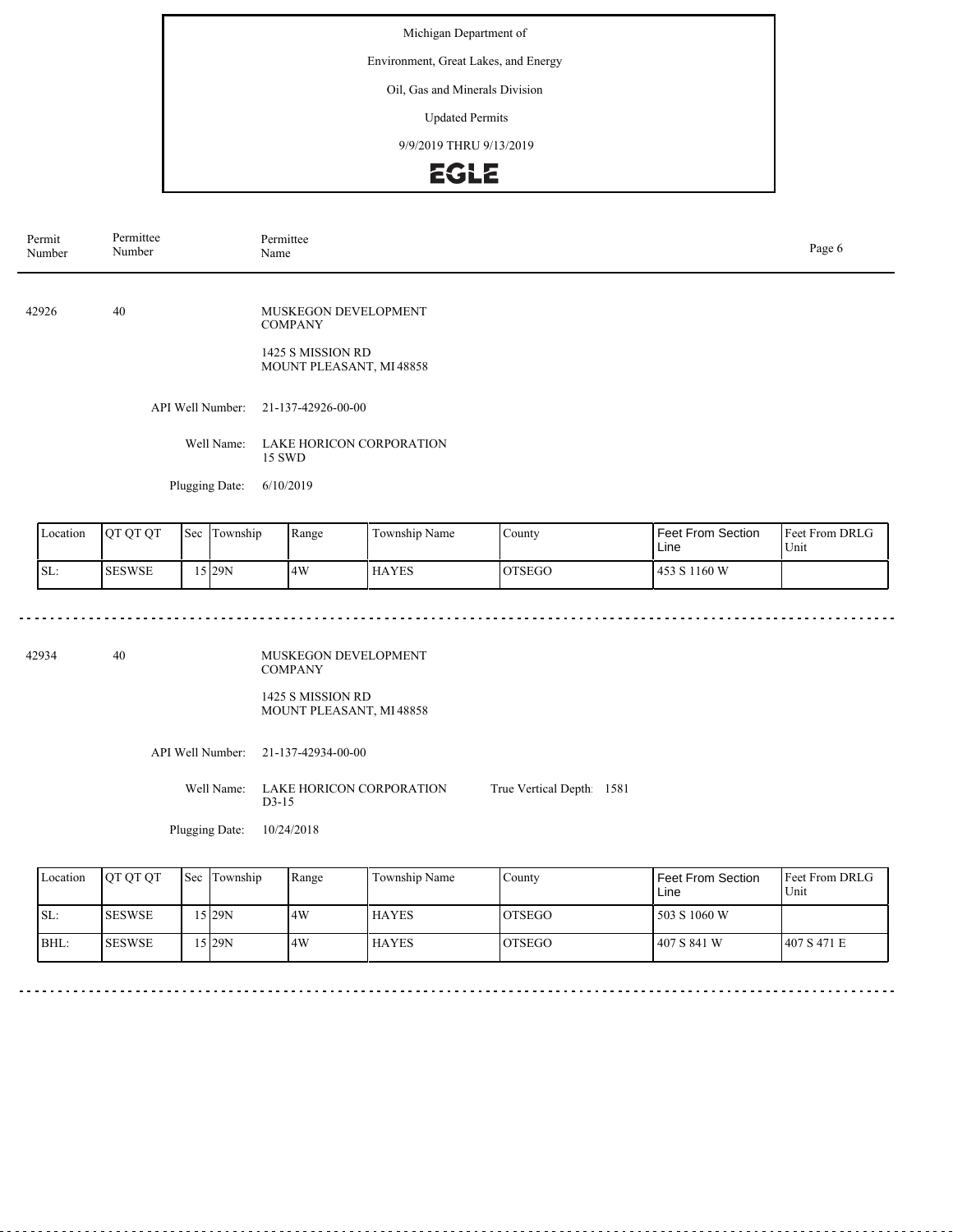Environment, Great Lakes, and Energy

Oil, Gas and Minerals Division

Updated Permits

9/9/2019 THRU 9/13/2019

### **EGLE**

Permit Number Permittee Number Permittee<br>Name Name Page 7

330 S 330 E 330 S 330 E

#### **APPLICATIONS TO CHANGE WELL STATUS:**

29835 6325

SL: SESESE

MICHIGAN GAS UTILITIES CORP

899 S TELEGRAPH RD MONROE, MI 48161

API Well Number: 21-025-29835-00-00

Well Name: TREADWELL, S ET AL UNIT 1-3

34 1N 5W WALTON

Approval Date: 9/11/2019

| Location         | QT QT QT      | Sec | Township                       | Range                                                                 | Township Name | County         | <b>Feet From Section</b><br>Line                                                                           | Feet From DRLG<br>Unit |
|------------------|---------------|-----|--------------------------------|-----------------------------------------------------------------------|---------------|----------------|------------------------------------------------------------------------------------------------------------|------------------------|
| SL:              | <b>SWNWNW</b> |     | 3 1S                           | 5W                                                                    | LEE           | <b>CALHOUN</b> | 1062 N 330 W                                                                                               | 430 S 330 W            |
| Proposed Rework: |               |     | <b>ACOWS</b> for Miscellaneous |                                                                       |               | Comment:       | ACOWS to Cmt the existing 8 5/8" and 5 1/2" casings, then<br>add a 3 1/2" casing and CTS. Expires 9/11/20. |                        |
| 29863            | 6325          |     |                                | MICHIGAN GAS UTILITIES CORP<br>899 S TELEGRAPH RD<br>MONROE, MI 48161 |               |                |                                                                                                            |                        |
|                  |               |     | API Well Number:               | 21-045-29863-00-00                                                    |               |                |                                                                                                            |                        |
|                  |               |     | Well Name:                     | SHRONTZ, D & M AND<br>GOODWIN, B 2-34                                 |               |                |                                                                                                            |                        |
|                  |               |     | Approval Date:                 | 9/11/2019                                                             |               |                |                                                                                                            |                        |
| Location         | QT QT QT      | Sec | Township                       | Range                                                                 | Township Name | County         | Feet From Section<br>Line                                                                                  | Feet From DRLG<br>Unit |

| Proposed Rework: | <b>ACOWS</b> for Miscellaneous | Comment: ACOWS to CTS the existing $5 \frac{1}{2}$ casings, then add a $3 \frac{1}{2}$ |
|------------------|--------------------------------|----------------------------------------------------------------------------------------|
|                  |                                | casing and CTS. Expires 9/11/20.                                                       |

EATON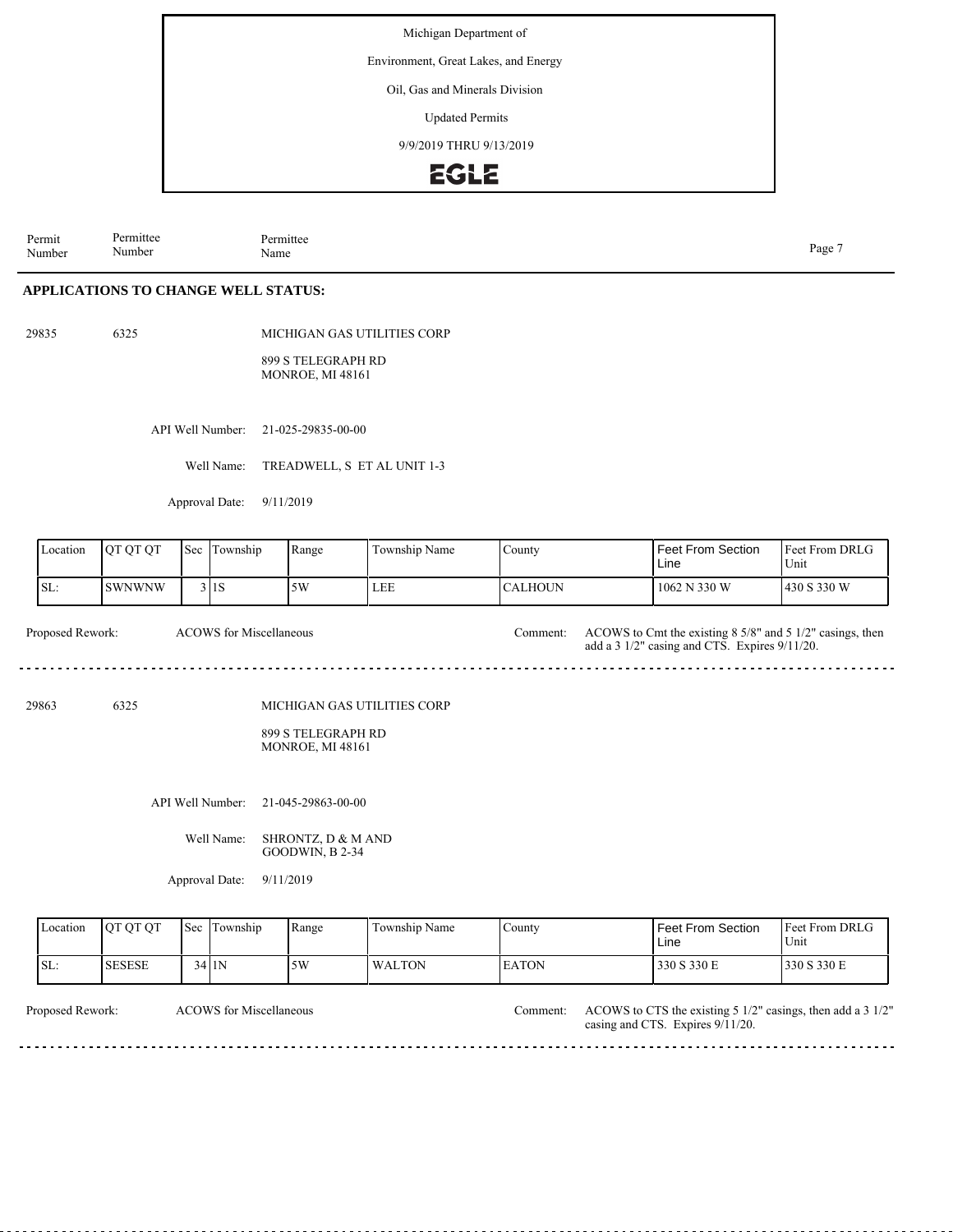Environment, Great Lakes, and Energy

Oil, Gas and Minerals Division

Updated Permits

9/9/2019 THRU 9/13/2019



**TRANSFER OF OWNERSHIP:** Permit Number Permittee Number Permittee<br>Name Name Page 8

48537 6361 RIVERSIDE ENERGY MICHIGAN LLC 10691 EAST CARTER ROAD SUITE 201 TRAVERSE CITY, MI49684

API Well Number: 21-009-48537-00-00

Well Name: STATE MANCELONA (BIJOU) A3- 13

Transfer Date: 9/9/2019

Previous Owner: RIVIERA OPERATING LLC

| Location | OT OT OT      | <b>Sec</b> | Township | Range | Township Name | County        | <b>Feet From Section</b><br>Line | <b>Feet From DRLG</b><br>Unit |
|----------|---------------|------------|----------|-------|---------------|---------------|----------------------------------|-------------------------------|
| SL:      | <b>NWNWNE</b> |            | $3$  29N | 6W    | MANCELONA     | <b>ANTRIM</b> | 330 N 330 W                      | 330 N 330 W                   |

48701 6361

RIVERSIDE ENERGY MICHIGAN LLC 10691 EAST CARTER ROAD SUITE 201 TRAVERSE CITY, MI49684

API Well Number: 21-009-48701-00-00

Well Name: STATE MANCELONA (BIJOU) D2- 11

Transfer Date: 9/9/2019

Previous Owner: RIVIERA OPERATING LLC

| Location | <b>IOT OT OT</b> | l Sec | Township | Range | Township Name    | $\mathcal{L}$ ounty | <b>Feet From Section</b><br>Line | <b>Feet From DRLG</b><br>Unit |
|----------|------------------|-------|----------|-------|------------------|---------------------|----------------------------------|-------------------------------|
| ISL:     | <b>NWSESW</b>    |       | 1 I29N   | 6W    | <b>MANCELONA</b> | <b>NTRIM</b>        | 990 S 990 E                      | 330 N 330 W                   |

. . . . . . . . . . . . . . . . . . .